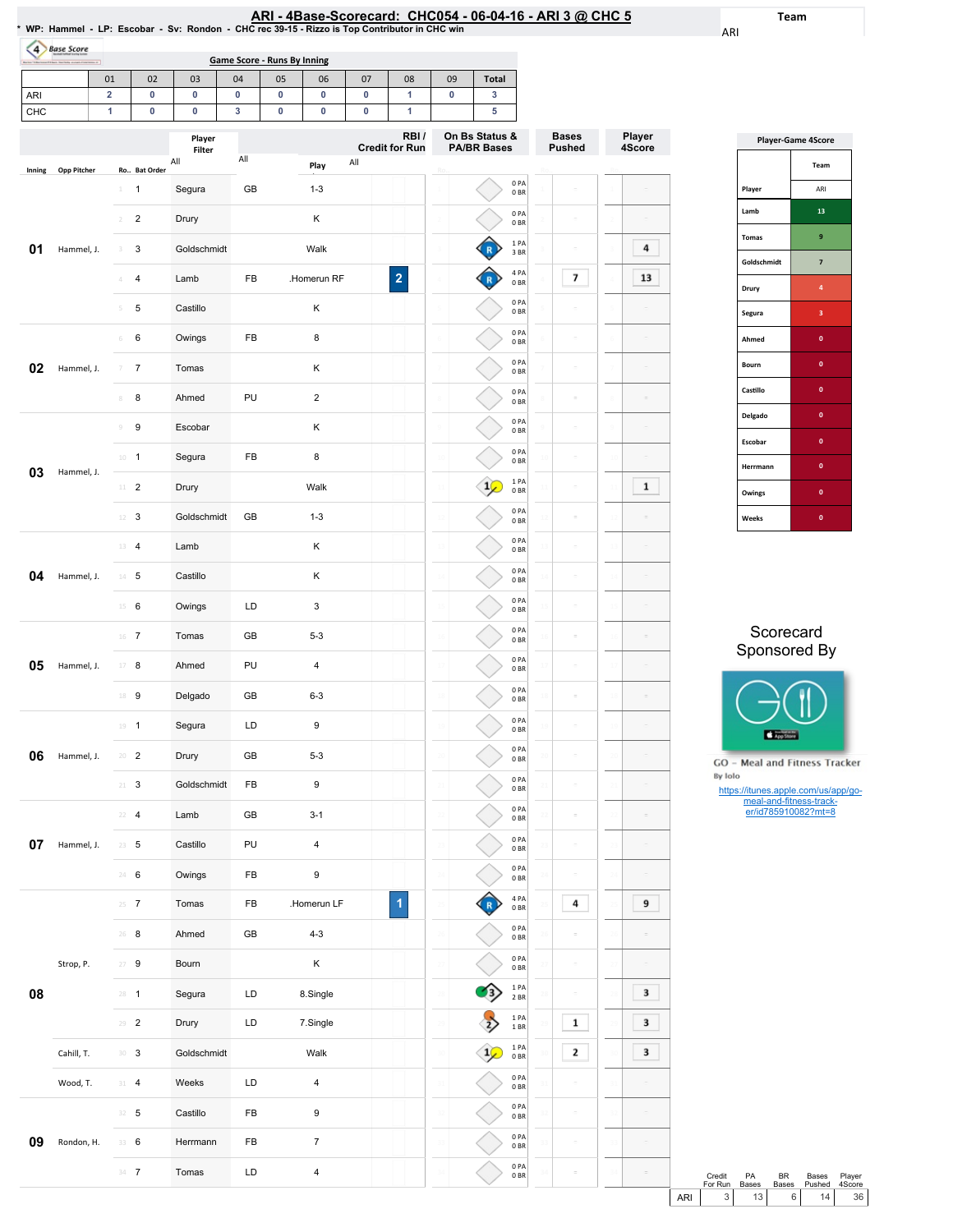| : 3 + DP PHO / 3 (VFREDU 6Y 5 ROGRO, & + & UHF |                            |                                          |              | \$5, | %DVH6FRU+FDLG &+&               |                      | 5 LJ R LV 7 RS & ROMMEXWRULQ & + & Z LQ |    |                                               | $$5, # 8+8$      |                |
|------------------------------------------------|----------------------------|------------------------------------------|--------------|------|---------------------------------|----------------------|-----------------------------------------|----|-----------------------------------------------|------------------|----------------|
|                                                |                            |                                          |              |      | ' u ^ } Œr Zµv• Ç/vv]vP         |                      |                                         |    |                                               |                  |                |
|                                                | ìí<br>ìî                   | ÌΪ                                       | ìð           | ìñ   | ìò                              | ìó                   | ìô                                      | ìõ | $d$ } š o                                     |                  |                |
| \$5,<br>$8 + 8$                                |                            |                                          |              |      |                                 |                      |                                         |    |                                               |                  |                |
|                                                |                            | Wb Ç Œ<br>&još Œ<br>$\pmb{\circledcirc}$ | $^\circledR$ |      | WoÇ                             | $\pmb{\circledcirc}$ | $5\%$<br>& UHGLWRU5 XQ                  |    | 2 Q%V 6 VDWXV<br>3\$ %5 %DVHV                 | %DVHV<br>3 XVKHG | 30 NU<br>6FRUH |
| /vv]vP K‰W)\$ZOE                               | Z}XX ŠKOEC<br>$\mathbf{f}$ | 6HJXUD                                   | $*$ %        |      |                                 |                      |                                         |    | i W                                           |                  |                |
|                                                | $\hat{1}$                  | ' UKU                                    |              |      |                                 |                      |                                         |    | $i$ Z<br>ìW                                   |                  |                |
|                                                |                            |                                          |              |      | $\mathcal{A}^{\mathcal{A}}$ and |                      |                                         |    | $i$ Z<br>í W                                  |                  |                |
| , uu oUX                                       | $\mathbf{I}$               | * ROMFKP LGW                             |              |      | : DON                           |                      |                                         |    | ï Z<br>ðW                                     |                  |                |
|                                                | ð                          | $/$ DP E                                 | ) %          |      | $+$ RP HUXQ5)                   |                      |                                         |    | i Z<br>i W                                    |                  |                |
|                                                | ñ                          | & DW <b>ICR</b>                          |              |      | $\mathcal{L}^{\text{max}}$      |                      |                                         |    | i Z<br>ìW                                     |                  |                |
|                                                | ò                          | 2 Z LQJ V                                | ) %          |      |                                 |                      |                                         |    | $i$ Z                                         |                  |                |
| , uu o∐X ó                                     |                            | 7RP DV                                   |              |      | $\sim$                          |                      |                                         |    | ìW<br>i Z                                     |                  |                |
|                                                | ô                          | \$KPHG                                   | 38           |      |                                 |                      |                                         |    | i W<br>ì Z                                    |                  |                |
|                                                | õ                          | (VFREDU                                  |              |      | $\epsilon$                      |                      |                                         |    | i W<br>$i$ Z                                  |                  |                |
| , uu oLIX                                      | $\Box$                     | 6HJXUD                                   | ) %          |      |                                 |                      |                                         |    | i W<br>$i$ Z                                  |                  |                |
|                                                | íí                         | ' UKU                                    |              |      | $:$ DON                         |                      |                                         |    | í W<br>i Z                                    |                  |                |
|                                                | íî                         | * ROMFKP LGW * %                         |              |      |                                 |                      |                                         |    | ìW<br>$i$ Z                                   |                  |                |
|                                                | íï                         | / DP E                                   |              |      | $\mathcal{L}$                   |                      |                                         |    | ìW<br>$i$ Z                                   |                  |                |
| , uu oLIX                                      | íð                         | & DVMOR                                  |              |      | $\cdot$                         |                      |                                         |    | i W<br>$i$ Z                                  |                  |                |
|                                                | íñ                         | 2 Z IQJ V                                | $\prime$ '   |      |                                 |                      |                                         |    | i W<br>i Z                                    |                  |                |
|                                                | íò                         | 7RP DV                                   | $*$ %        |      |                                 |                      |                                         |    | i W<br>i Z                                    |                  |                |
| , uu oLIX íó                                   |                            | \$KPHG                                   | 38           |      |                                 |                      |                                         |    | i W<br>i Z                                    |                  |                |
|                                                | íô                         | ' HODGR                                  | $*$ %        |      |                                 |                      |                                         |    | ìW<br>$i$ Z                                   |                  |                |
|                                                | íõ                         | 6HJXUD                                   | $\prime$ '   |      |                                 |                      |                                         |    | ìW<br>$i$ Z                                   |                  |                |
| , uu oUX ii                                    |                            | ' UKU                                    | $*$ %        |      |                                 |                      |                                         |    | ì W<br>i Z                                    |                  |                |
|                                                | îí                         | * ROWFKP LGW                             | ) %          |      |                                 |                      |                                         |    | ìW<br>i Z                                     |                  | KW             |
|                                                | îî                         | / DP E                                   | $*$ %        |      |                                 |                      |                                         |    | i W<br>$i$ Z                                  |                  |                |
| , uu oLIXTT                                    |                            | & DVMOR                                  | 38           |      |                                 |                      |                                         |    | ìW<br>$i$ Z                                   |                  |                |
|                                                | îŏ                         | 2 Z LQJ V                                | ) %          |      |                                 |                      |                                         |    | ìW<br>$i$ Z                                   |                  |                |
|                                                | îñ                         | 7RP DV                                   | ) %          |      | $+ RP$ HJXQ $/$ )               |                      |                                         |    | ðW<br>i Z                                     |                  |                |
|                                                | îò                         | \$KPHG                                   | $*$ %        |      |                                 |                      |                                         |    | ìW<br>i Z                                     |                  |                |
| ^šQP%WX                                        | îó                         | %RXLIQ                                   |              |      | $\sim$                          |                      |                                         |    | i W                                           |                  |                |
|                                                | îô                         | 6HJXUD                                   | $\prime$ '   |      | $61QJ$ $\Theta$                 |                      |                                         |    | $i$ Z<br>í W                                  |                  |                |
|                                                | ÎÕ                         | $'$ UKU                                  | $\prime$ .   |      | $61QJ$ $\Theta$                 |                      |                                         |    | $i$ $z$<br>í W                                |                  |                |
|                                                |                            |                                          |              |      |                                 |                      |                                         |    | $i$ $z$<br>i W                                |                  |                |
| <b>ZjoldX</b>                                  | TÌ.                        | * ROMFKP LGW                             |              |      | $\therefore$ DON                |                      |                                         |    | i Z<br>ìW                                     |                  |                |
|                                                | ΪĹ                         | :HHW                                     | $\prime$ '   |      |                                 |                      |                                         |    | i Z<br>ìW                                     |                  |                |
|                                                | ΪÎ                         | &DVMOR                                   | ) %          |      |                                 |                      |                                         |    | $i$ Z<br>i W                                  |                  |                |
| $Z\}$ v } vU X 11                              |                            | $+$ HUP DQQ                              | ) %          |      |                                 |                      |                                         |    | $i$ Z                                         |                  |                |
|                                                | ïð                         | 7RP DV                                   | $\prime$ .   |      |                                 |                      |                                         |    | $\begin{array}{c} i \ W \\ i \ Z \end{array}$ |                  | & UHGLIV       |

# WoÇOE u ð^}Œ  $d - u$ Wo Ç Œ  $\mathbb{Z}^f$  $> u$  $\ddot{\mathbf{o}}$  $d$ } u  $\bullet$  $\acute{\rm{o}}$ '}o• Zu] š **CEOCE**  $\land$  PµŒ  $z<sub>u</sub>$  $\} \mu \times$ ۰Ÿo)  $\sigma$  }  $\bullet$  }  $\alpha$ , OBE  $vv$ **KÁ]vP**  $t = 1$

## 6 FRU+FDLG 6 SRQVRUHG%

# <u>SIV LWICH-VDSSOPIFRP XVDSSJR</u><br><u>PHDCDQGILWOH-WWDFN</u><br><u>HULG "PW</u>

3\$ %5 %DMHV 300\HU<br><u>%DMHV %DMHV 3XVKHG 6FRUH</u>

 $\sqrt{$5,}$ 

 $d$  u

| MH6FRUHFDLG &+&                  | $$5.$ # $&+8.$ |  |
|----------------------------------|----------------|--|
| i∐IRLV 7RS&RQMLLEXWRULQ& + & ZLQ |                |  |

 $Z/$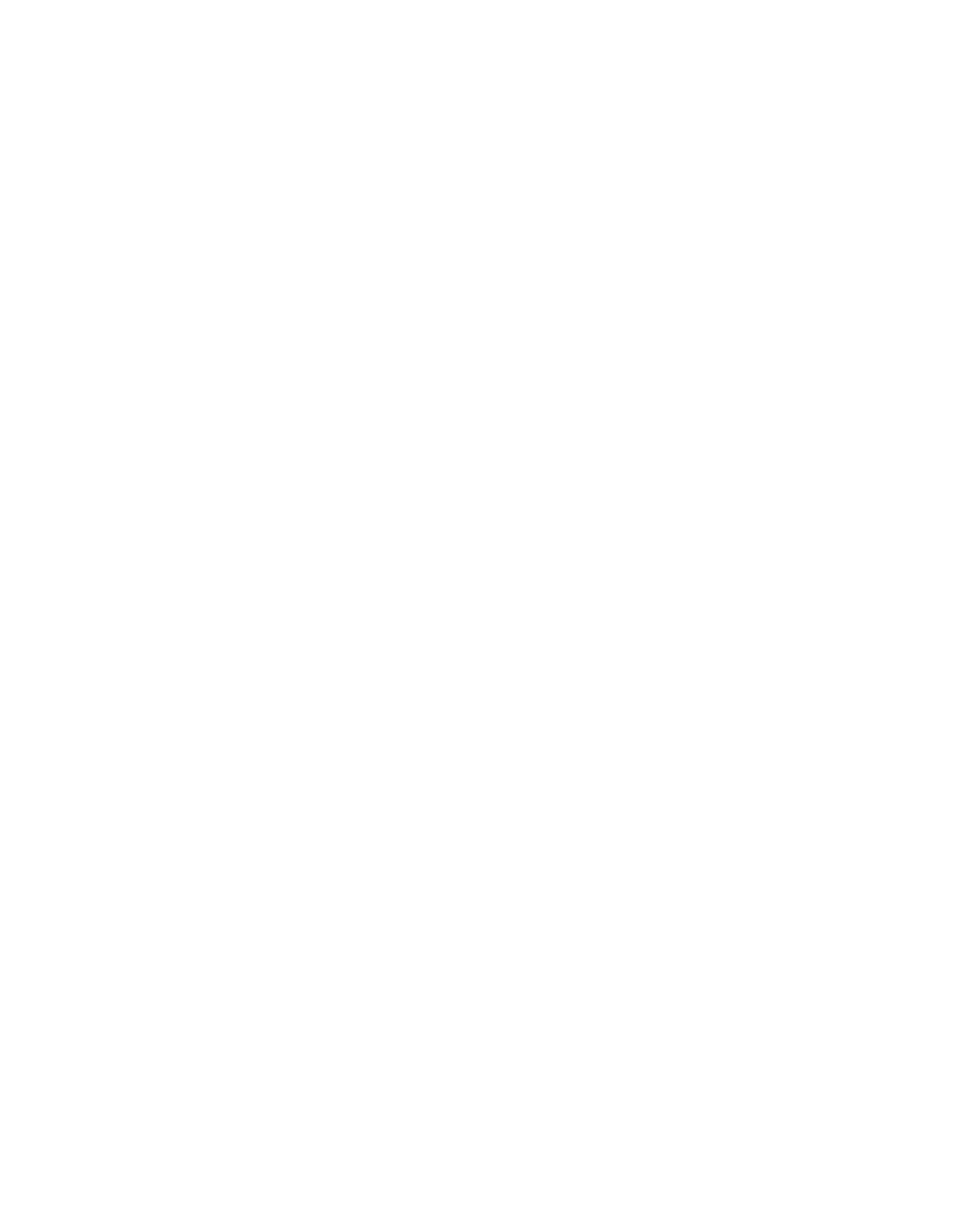<u>ARI - 4Base-Scorecard: CHC054 - 06-04-16 - ARI3 @ CHC 5</u><br>\* WP: Hammel - LP: Escobar - Sv: Rondon - CHC rec 39-15 - Rizzo is Top Contributor in CHC win



| ARI - 4BaseScore - Player 4Score by Batting Order<br>CHC054 - 06-04-16 - ARI 3 @ CHC 5<br>WP: Hammel - LP: Escobar - Sv: Rondon - CHC rec 39-15 - Rizzo is Top Contributor in CHC win |      |             |                  |                |                |                     |           |              |                |           |             |  |  |
|---------------------------------------------------------------------------------------------------------------------------------------------------------------------------------------|------|-------------|------------------|----------------|----------------|---------------------|-----------|--------------|----------------|-----------|-------------|--|--|
|                                                                                                                                                                                       |      |             | <b>Bat Order</b> |                |                |                     |           |              |                |           |             |  |  |
| Player                                                                                                                                                                                | Team | Position    | $\mathbf{1}$     | $\mathbf{2}$   | 3              | $\overline{\bf{4}}$ | 5         | 6            | $\overline{7}$ | 8         | 9           |  |  |
| Lamb                                                                                                                                                                                  | ARI  | 3B          |                  |                |                | 13                  |           |              |                |           |             |  |  |
| <b>Tomas</b>                                                                                                                                                                          | ARI  | LF          |                  |                |                |                     |           |              | 9              |           |             |  |  |
| Goldschmidt                                                                                                                                                                           | ARI  | 1B          |                  |                | $\overline{7}$ |                     |           |              |                |           |             |  |  |
| Drury                                                                                                                                                                                 | ARI  | <b>RF</b>   |                  | $\overline{4}$ |                |                     |           |              |                |           |             |  |  |
| Segura                                                                                                                                                                                | ARI  | 2B          | $\overline{3}$   |                |                |                     |           |              |                |           |             |  |  |
| Ahmed                                                                                                                                                                                 | ARI  | SS          |                  |                |                |                     |           |              |                | $\bullet$ |             |  |  |
| <b>Bourn</b>                                                                                                                                                                          | ARI  | CF-Dsub     |                  |                |                |                     |           |              |                |           | $\mathbf 0$ |  |  |
| Castillo                                                                                                                                                                              | ARI  | $\mathbf C$ |                  |                |                |                     | $\bullet$ |              |                |           |             |  |  |
| Delgado                                                                                                                                                                               | ARI  | P-Rel       |                  |                |                |                     |           |              |                |           | $\bf{0}$    |  |  |
| Escobar                                                                                                                                                                               | ARI  | P           |                  |                |                |                     |           |              |                |           | $\mathbf 0$ |  |  |
| Herrmann                                                                                                                                                                              | ARI  | PH          |                  |                |                |                     |           | $\bullet$    |                |           |             |  |  |
| Owings                                                                                                                                                                                | ARI  | CF          |                  |                |                |                     |           | $\mathbf{0}$ |                |           |             |  |  |
| Weeks                                                                                                                                                                                 | ARI  | PH-LF       |                  |                |                | $\bullet$           |           |              |                |           |             |  |  |

Scorecard Sponsored By



**GO** - Meal and Fitness Tracker By Iolo

https://itunes.apple.com/us/app/go-meal-and-fitness-track-er/id785910082?mt=8

## ARI - 4Score Box - Player Totals None

|               | WP: Hammel - LP: Escobar - Sv: Rondon - CHC rec 39-15 - Rizzo is Top Contributor in CHC win |               |                         |                |                |                 |                     |                |              |                      |  |  |  |  |
|---------------|---------------------------------------------------------------------------------------------|---------------|-------------------------|----------------|----------------|-----------------|---------------------|----------------|--------------|----------------------|--|--|--|--|
| Player        |                                                                                             | Team Position | Batting<br>Order<br>Nbr | Credit For Run | PA Bases       | <b>BR</b> Bases | <b>Bases Pushed</b> | Player 4Score  | Appearances  | Productivity<br>Rate |  |  |  |  |
| Lamb          | ARI                                                                                         | 3B            | 4                       | $\overline{2}$ | 4              | 0               | $\overline{7}$      | 13             | 3            | 4.333                |  |  |  |  |
| Tomas         | ARI                                                                                         | LF            | $\overline{7}$          | 1              | 4              | $\mathbf 0$     | $\overline{4}$      | 9              | 4            | 2.250                |  |  |  |  |
| Goldschmidt   | <b>ARI</b>                                                                                  | 1B            | 3                       | 0              | $\overline{2}$ | 3               | $\overline{2}$      | $\overline{7}$ | 4            | 1.750                |  |  |  |  |
| Drury         | ARI                                                                                         | <b>RF</b>     | $\overline{c}$          | 0              | $\overline{c}$ | $\mathbf{1}$    | $\mathbf{1}$        | 4              | 4            | 1.000                |  |  |  |  |
| Segura        | ARI                                                                                         | 2B            | $\mathbf{1}$            | 0              | $\mathbf{1}$   | $\overline{2}$  | $\mathbf 0$         | 3              | 4            | 0.750                |  |  |  |  |
| Ahmed         | ARI                                                                                         | SS            | 8                       | 0              | 0              | $\pmb{0}$       | $\pmb{0}$           | $\pmb{0}$      | 3            | 0.000                |  |  |  |  |
| Bourn         | ARI                                                                                         | CF-Dsub       | 9                       | 0              | 0              | $\mathbf 0$     | 0                   | $\pmb{0}$      | $\mathbf{1}$ | 0.000                |  |  |  |  |
| Castillo      | ARI                                                                                         | C             | 5                       | 0              | 0              | $\pmb{0}$       | $\pmb{0}$           | $\pmb{0}$      | 4            | 0.000                |  |  |  |  |
| Delgado       | ARI                                                                                         | P-Rel         | 9                       | 0              | 0              | 0               | 0                   | 0              | $\mathbf{1}$ | 0.000                |  |  |  |  |
| Escobar       | ARI                                                                                         | P             | 9                       | 0              | 0              | $\pmb{0}$       | $\pmb{0}$           | $\pmb{0}$      | $\mathbf{1}$ | 0.000                |  |  |  |  |
| Herrmann      | ARI                                                                                         | PH            | 6                       | 0              | 0              | 0               | $\pmb{0}$           | 0              | $\mathbf{1}$ | 0.000                |  |  |  |  |
| Owings        | ARI                                                                                         | CF            | 6                       | 0              | $\mathbf 0$    | $\mathbf 0$     | $\pmb{0}$           | $\pmb{0}$      | 3            | 0.000                |  |  |  |  |
| Weeks         | ARI                                                                                         | PH-LF         | 4                       | 0              | 0              | $\pmb{0}$       | $\pmb{0}$           | $\pmb{0}$      | $\mathbf{1}$ | 0.000                |  |  |  |  |
| <b>Totals</b> |                                                                                             |               |                         | 3              | 13             | 6               | 14                  | 36             | 34           | 1.059                |  |  |  |  |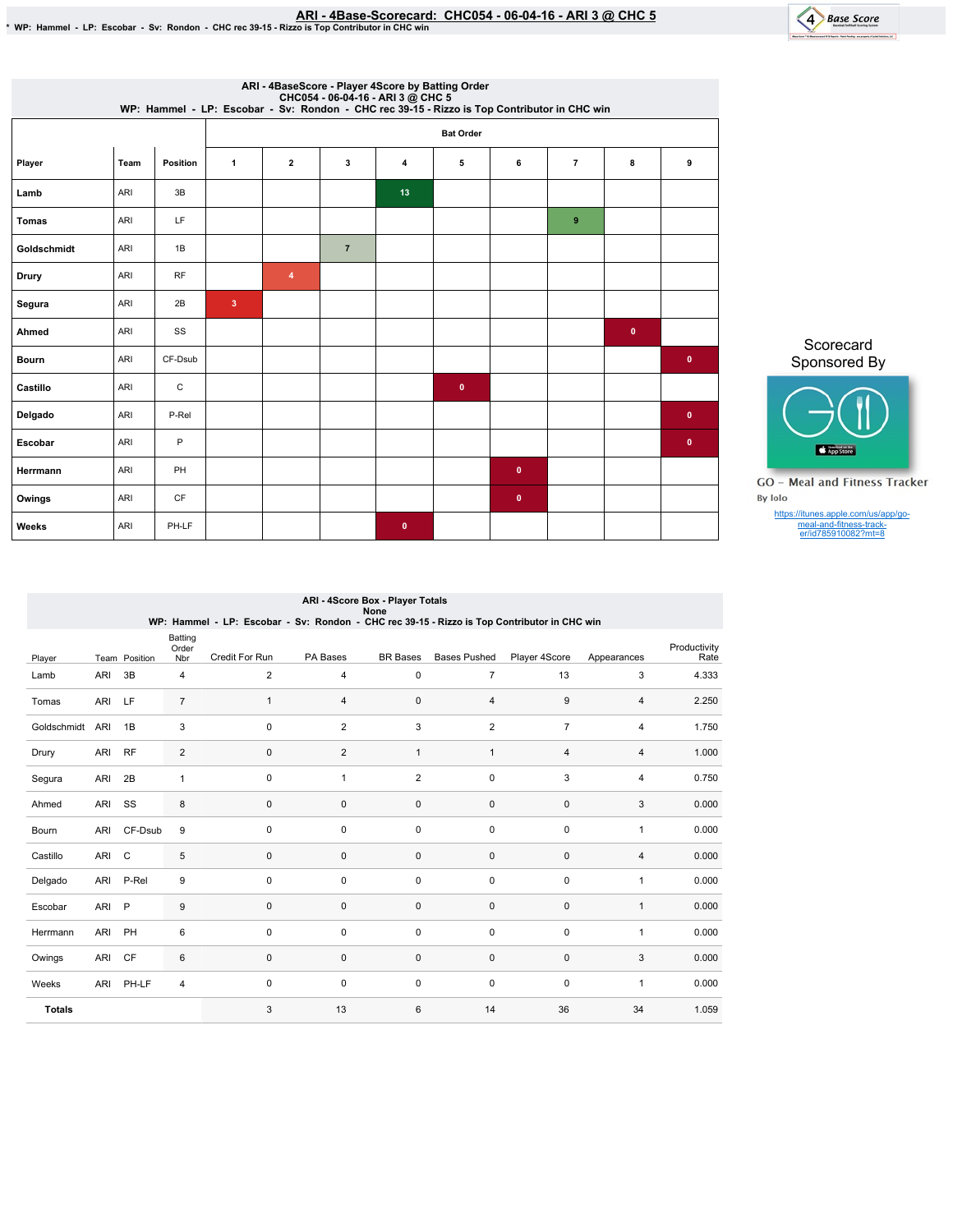

|                | CHC - 4BaseScore - Player 4Score by Batting Order<br>CHC054 - 06-04-16 - ARI 3 @ CHC 5<br>WP: Hammel - LP: Escobar - Sv: Rondon - CHC rec 39-15 - Rizzo is Top Contributor in CHC win |             |              |                         |           |    |                  |                |                |              |             |  |  |  |
|----------------|---------------------------------------------------------------------------------------------------------------------------------------------------------------------------------------|-------------|--------------|-------------------------|-----------|----|------------------|----------------|----------------|--------------|-------------|--|--|--|
|                |                                                                                                                                                                                       |             |              |                         |           |    | <b>Bat Order</b> |                |                |              |             |  |  |  |
| Player         | Team                                                                                                                                                                                  | Position    | $\mathbf{1}$ | $\overline{\mathbf{2}}$ | 3         | 4  | 5                | 6              | $\overline{7}$ | 8            | 9           |  |  |  |
| <b>Rizzo</b>   | CHC                                                                                                                                                                                   | 1B          |              |                         |           | 13 |                  |                |                |              |             |  |  |  |
| Fowler         | CHC                                                                                                                                                                                   | CF          | 10           |                         |           |    |                  |                |                |              |             |  |  |  |
| Soler          | CHC                                                                                                                                                                                   | LF          |              |                         |           |    |                  | 9              |                |              |             |  |  |  |
| Hammel         | CHC                                                                                                                                                                                   | P           |              |                         |           |    |                  |                |                |              | 8           |  |  |  |
| Zobrist        | CHC                                                                                                                                                                                   | 2B          |              |                         |           |    | $\overline{7}$   |                |                |              |             |  |  |  |
| <b>Ross</b>    | CHC                                                                                                                                                                                   | $\mathbf C$ |              |                         |           |    |                  |                |                | $\mathbf{3}$ |             |  |  |  |
| <b>Baez</b>    | CHC                                                                                                                                                                                   | 3B-Dsub     |              |                         |           |    |                  | $\overline{2}$ |                |              |             |  |  |  |
| <b>Russell</b> | CHC                                                                                                                                                                                   | SS          |              |                         |           |    |                  |                | $\overline{2}$ |              |             |  |  |  |
| <b>Bryant</b>  | CHC                                                                                                                                                                                   | 3B-LF       |              |                         | $\pmb{0}$ |    |                  |                |                |              |             |  |  |  |
| Heyward        | CHC                                                                                                                                                                                   | <b>RF</b>   |              | $\bullet$               |           |    |                  |                |                |              |             |  |  |  |
| La Stella      | CHC                                                                                                                                                                                   | PH          |              |                         |           |    |                  |                |                |              | $\mathbf 0$ |  |  |  |

Sponsored By App Store

Scorecard

**GO** - Meal and Fitness Tracker By Iolo

https://itunes.apple.com/us/app/go-meal-and-fitness-track-er/id785910082?mt=8

|               | CHC - 4Score Box - Player Totals<br>None<br>WP: Hammel - LP: Escobar - Sv: Rondon - CHC rec 39-15 - Rizzo is Top Contributor in CHC win                                            |                  |                |                |              |                |                |                |       |  |  |  |  |  |  |
|---------------|------------------------------------------------------------------------------------------------------------------------------------------------------------------------------------|------------------|----------------|----------------|--------------|----------------|----------------|----------------|-------|--|--|--|--|--|--|
|               | Batting<br>Productivity<br>Order<br>Credit For Run<br>PA Bases<br><b>BR</b> Bases<br><b>Bases Pushed</b><br>Player 4Score<br>Rate<br>Appearances<br>Player<br>Team Position<br>Nbr |                  |                |                |              |                |                |                |       |  |  |  |  |  |  |
| Rizzo         | CHC 1B                                                                                                                                                                             | $\overline{4}$   | 1              | 5              | 3            | $\overline{4}$ | 13             | $\overline{4}$ | 3.250 |  |  |  |  |  |  |
| Fowler        | CHC CF                                                                                                                                                                             | $\mathbf{1}$     | $\mathbf{1}$   | 5              | $\mathbf 0$  | $\overline{4}$ | 10             | $\overline{4}$ | 2.500 |  |  |  |  |  |  |
| Soler         | CHC LF                                                                                                                                                                             | 6                | $\mathbf{1}$   | $\overline{2}$ | 2            | $\overline{4}$ | 9              | 3              | 3.000 |  |  |  |  |  |  |
| Hammel        | CHC P                                                                                                                                                                              | 9                | $\overline{2}$ | $\mathbf{1}$   | $\mathbf 0$  | 5              | 8              | $\overline{2}$ | 4.000 |  |  |  |  |  |  |
| Zobrist       | CHC 2B                                                                                                                                                                             | 5                | 0              | $\overline{2}$ | 4            | $\mathbf{1}$   | $\overline{7}$ | $\overline{4}$ | 1.750 |  |  |  |  |  |  |
| Ross          | CHC C                                                                                                                                                                              | 8                | $\mathbf 0$    | $\mathbf{1}$   | 2            | $\mathbf 0$    | 3              | $\overline{4}$ | 0.750 |  |  |  |  |  |  |
| Baez          | CHC 3B-Dsub                                                                                                                                                                        | 6                | 0              | $\mathbf{1}$   | $\mathbf 0$  | $\mathbf{1}$   | $\overline{2}$ | $\mathbf{1}$   | 2.000 |  |  |  |  |  |  |
| Russell       | CHC SS                                                                                                                                                                             | $\overline{7}$   | $\mathbf 0$    | $\mathbf{1}$   | $\mathbf{1}$ | $\mathbf 0$    | 2              | $\overline{4}$ | 0.500 |  |  |  |  |  |  |
| Bryant        | CHC 3B-LF                                                                                                                                                                          | 3                | 0              | $\mathbf 0$    | $\mathbf 0$  | $\mathbf 0$    | $\mathbf 0$    | $\overline{4}$ | 0.000 |  |  |  |  |  |  |
| Heyward       | CHC RF                                                                                                                                                                             | 2                | $\mathbf 0$    | $\mathbf 0$    | $\mathbf 0$  | $\mathbf 0$    | $\mathbf 0$    | $\overline{4}$ | 0.000 |  |  |  |  |  |  |
| La Stella     | CHC PH                                                                                                                                                                             | $\boldsymbol{9}$ | 0              | $\mathbf 0$    | $\mathbf 0$  | $\mathbf 0$    | $\mathbf 0$    | $\mathbf{1}$   | 0.000 |  |  |  |  |  |  |
| <b>Totals</b> |                                                                                                                                                                                    |                  | 5              | 18             | 12           | 19             | 54             | 35             | 1.543 |  |  |  |  |  |  |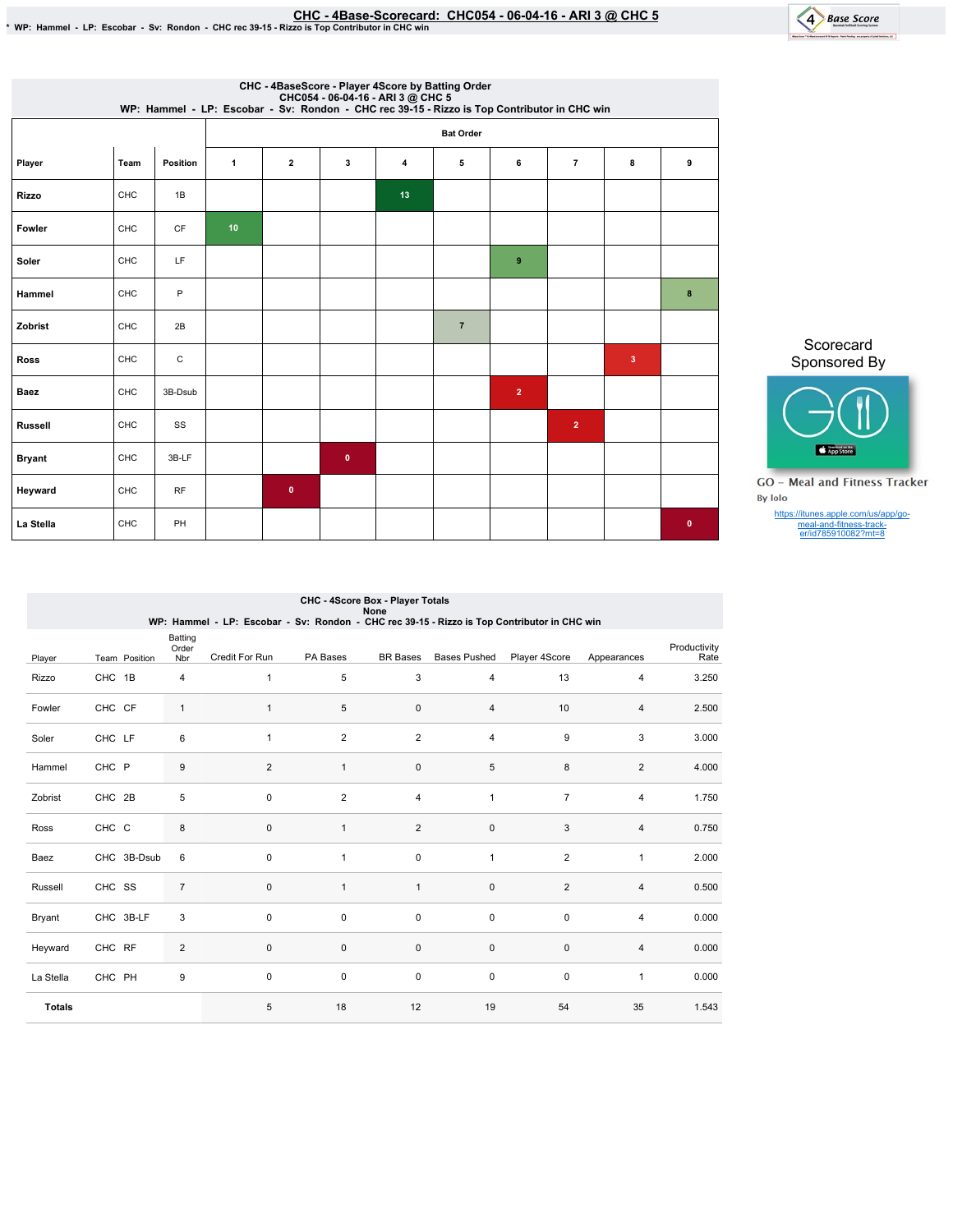| Detail by Bat Order/Player |             |                    |                                           |                      |                                       |                                        |                                            |                                        |                                        |  |  |  |
|----------------------------|-------------|--------------------|-------------------------------------------|----------------------|---------------------------------------|----------------------------------------|--------------------------------------------|----------------------------------------|----------------------------------------|--|--|--|
| <b>Bat Order</b>           | Player      | Inning             | Play Text                                 | <b>LOBStatus</b>     | Credit For Run                        | PA Bases                               | <b>BR</b> Bases                            | <b>Bases Pushed</b>                    | Player 4Score                          |  |  |  |
|                            |             | 01                 | $1 - 3$                                   |                      | $\mathsf{O}\xspace$                   | $\mathsf{O}\xspace$                    | $\mathsf{O}\xspace$                        | $\mathbf 0$                            | $\mathbf 0$                            |  |  |  |
|                            |             | 03                 | $\bf8$                                    |                      | $\mathbf 0$                           | $\mathsf{O}\xspace$                    | $\mathsf 0$                                | $\mathsf 0$                            | $\mathbf 0$                            |  |  |  |
| $\mathbf{1}$               | Segura      | 06                 | $\boldsymbol{9}$                          |                      | $\mathbb O$                           | $\mathsf{O}\xspace$                    | $\mathsf{O}\xspace$                        | $\mathsf 0$                            | $\mathsf{O}\xspace$                    |  |  |  |
|                            |             | ${\bf 08}$         | 8.Single                                  | Left on 3rd          | $\mathbf 0$                           | $\mathbf{1}$                           | $\overline{c}$                             | $\mathsf 0$                            | $\ensuremath{\mathsf{3}}$              |  |  |  |
|                            |             |                    |                                           | <b>Player Totals</b> | $\underline{0}$                       | $\overline{1}$                         | $\underline{2}$                            | $\underline{0}$                        | $\overline{3}$                         |  |  |  |
|                            |             | 01                 | Κ                                         |                      | $\mathbf 0$                           | $\mathsf{O}\xspace$                    | $\mathsf{O}\xspace$                        | $\mathsf 0$                            | $\mathsf{O}\xspace$                    |  |  |  |
|                            |             | 03                 | Walk                                      | Left on 1st          | $\mathbf 0$                           | $\mathbf{1}$                           | $\mathsf 0$                                | $\mathsf 0$                            | $\mathbf{1}$                           |  |  |  |
| $\mathbf{2}$               | Drury       | 06                 | $5 - 3$                                   |                      | $\mathbf 0$                           | $\mathsf{O}\xspace$                    | $\mathsf 0$                                | $\mathsf{O}\xspace$                    | $\mathsf{0}$                           |  |  |  |
|                            |             | 08                 | 7.Single                                  | Left on 2nd          | $\mathbf 0$                           | $\mathbf{1}$                           | $\mathbf{1}$                               | $\mathbf{1}$                           | $\ensuremath{\mathsf{3}}$              |  |  |  |
|                            |             |                    |                                           | <b>Player Totals</b> | $\underline{0}$                       | $\overline{2}$                         | $\overline{1}$                             | $\underline{\mathbf{1}}$               | $\overline{4}$                         |  |  |  |
|                            |             | 01                 | Walk                                      |                      | $\mathbb O$                           | $\mathbf{1}$                           | 3                                          | $\mathsf 0$                            | $\overline{4}$                         |  |  |  |
|                            |             | 03                 | $1 - 3$                                   |                      | $\mathbf 0$                           | $\mathsf{O}\xspace$                    | $\mathsf{O}\xspace$                        | $\mathsf 0$                            | $\mathsf{0}$                           |  |  |  |
| $\ensuremath{\mathsf{3}}$  | Goldschmidt | 06                 | 9                                         |                      | $\mathbf 0$                           | $\mathsf{O}\xspace$                    | $\mathsf{O}\xspace$                        | $\mathsf 0$                            | $\mathsf{0}$                           |  |  |  |
|                            |             | 08                 | Walk                                      | Left on 1st          | $\mathbf 0$                           | $\mathbf{1}$                           | $\mathsf{O}\xspace$                        | $\mathbf 2$                            | $\ensuremath{\mathsf{3}}$              |  |  |  |
|                            |             |                    |                                           | <b>Player Totals</b> | $\underline{0}$                       | $\overline{2}$                         | $\underline{3}$                            | $\underline{2}$                        | $\overline{1}$                         |  |  |  |
|                            | 01          | .Homerun RF        |                                           | $\sqrt{2}$           | $\overline{4}$                        | $\mathsf{O}\xspace$                    | $\overline{7}$                             | 13                                     |                                        |  |  |  |
|                            | Lamb        | 04                 | Κ                                         |                      | $\mathbf 0$                           | $\mathsf{O}\xspace$                    | $\mathsf{O}\xspace$                        | $\mathsf 0$                            | $\mathsf{O}\xspace$                    |  |  |  |
| 4                          |             | 07                 | $3 - 1$                                   |                      | $\mathbf 0$                           | $\mathsf{O}\xspace$                    | $\mathsf{O}\xspace$                        | $\mathsf{O}\xspace$                    | $\mathsf{O}\xspace$                    |  |  |  |
|                            |             |                    |                                           | <b>Player Totals</b> | $\overline{2}$                        | $\overline{4}$                         | $\underline{0}$                            | $\underline{7}$                        | 13                                     |  |  |  |
|                            | Weeks       | 08                 | $\overline{\mathbf{4}}$                   |                      | $\mathbf 0$                           | $\mathsf{O}\xspace$                    | $\mathsf{O}\xspace$                        | $\mathsf 0$                            | $\mathsf{O}\xspace$                    |  |  |  |
|                            |             |                    |                                           | <b>Player Totals</b> | $\overline{0}$                        | $\underline{0}$                        | $\underline{0}$                            | $\underline{0}$                        | $\underline{0}$                        |  |  |  |
|                            |             | 01                 | Κ                                         |                      | $\mathbb O$                           | $\mathsf{O}\xspace$                    | $\mathsf{O}\xspace$                        | $\mathsf{O}\xspace$                    | $\mathsf{O}\xspace$                    |  |  |  |
|                            |             | 04                 | Κ                                         |                      | $\mathbf 0$                           | $\mathsf{O}\xspace$                    | $\mathsf 0$                                | $\mathsf{O}\xspace$                    | $\mathbb O$                            |  |  |  |
|                            | Castillo    | 07                 | $\overline{\mathbf{4}}$                   |                      | $\mathbb O$                           | $\mathsf{O}\xspace$                    | $\mathsf{O}\xspace$                        | $\mathsf{O}\xspace$                    | $\mathsf 0$                            |  |  |  |
| $\sqrt{5}$<br>$\,6\,$      |             | 09                 | $\boldsymbol{9}$                          |                      | $\mathbf 0$                           | $\mathsf{O}\xspace$                    | $\mathsf 0$                                | $\mathsf{O}\xspace$                    | $\mathsf{0}$                           |  |  |  |
|                            |             |                    |                                           | <b>Player Totals</b> | $\underline{0}$                       | $\underline{0}$                        | $\underline{0}$                            | $\underline{0}$                        | $\underline{0}$                        |  |  |  |
|                            |             | 02                 | $\bf 8$                                   |                      | $\mathbf 0$                           | $\mathsf{O}\xspace$                    | $\mathsf{O}\xspace$                        | $\mathsf 0$                            | $\mathsf{O}\xspace$                    |  |  |  |
|                            | Owings      | 04                 | 3                                         |                      | $\boldsymbol{0}$                      | $\mathsf{O}\xspace$                    | $\pmb{0}$                                  | $\mathsf 0$                            | $\boldsymbol{0}$                       |  |  |  |
|                            |             | 07                 | $\boldsymbol{9}$                          |                      | $\mathsf 0$                           | $\mathbf 0$                            | $\mathsf{O}\xspace$                        | $\mathsf{O}\xspace$                    | $\mathsf{O}\xspace$                    |  |  |  |
|                            |             |                    |                                           | <b>Player Totals</b> | $\underline{0}$                       | $\underline{0}$                        | $\underline{0}$                            | $\underline{0}$                        | $\underline{0}$                        |  |  |  |
|                            | Herrmann    | 09                 | $\boldsymbol{7}$                          |                      | $\mathsf{O}\xspace$                   | $\mathsf{O}\xspace$                    | $\mathsf{O}\xspace$                        | $\mathsf{O}\xspace$                    | $\mathsf{0}$                           |  |  |  |
|                            |             |                    |                                           | <b>Player Totals</b> | $\underline{0}$                       | $\underline{0}$                        | $\underline{0}$                            | $\underline{0}$                        | $\underline{0}$                        |  |  |  |
|                            |             | $02\,$             | $\mathsf K$                               |                      | $\mathbb O$                           | $\mathsf{O}\xspace$                    | $\mathsf{O}\xspace$                        | $\mathsf{O}\xspace$                    | $\mathsf{O}\xspace$                    |  |  |  |
|                            |             | 05                 | $5 - 3$                                   |                      | $\mathsf{O}\xspace$                   | $\mathsf{O}\xspace$                    | $\mathsf{O}\xspace$                        | $\mathsf{O}\xspace$                    | $\mathsf{0}$                           |  |  |  |
| $\overline{7}$             | Tomas       | ${\bf 08}$         | .Homerun LF                               |                      | $\overline{1}$<br>$\mathsf{O}\xspace$ | $\overline{4}$<br>$\mathsf{O}\xspace$  | $\mathsf{O}\xspace$<br>$\mathsf{O}\xspace$ | $\overline{4}$<br>$\mathbf 0$          | $\boldsymbol{9}$<br>$\mathsf{0}$       |  |  |  |
|                            |             | $09\,$             | $\pmb{4}$                                 |                      |                                       |                                        |                                            |                                        |                                        |  |  |  |
|                            |             |                    |                                           | <b>Player Totals</b> | $\overline{1}$<br>$\mathbb O$         | $\overline{4}$<br>$\mathsf{O}\xspace$  | $\underline{0}$<br>0                       | $\underline{4}$<br>$\mathsf{O}\xspace$ | $\underline{9}$<br>$\mathsf{O}\xspace$ |  |  |  |
|                            |             | $02\,$             | $\overline{c}$<br>$\overline{\mathbf{4}}$ |                      | $\mathbb O$                           | $\mathsf{O}\xspace$                    | $\mathsf{O}\xspace$                        | $\mathsf 0$                            | $\mathsf{0}$                           |  |  |  |
| $\bf 8$                    | Ahmed       | 05<br>08           | $4 - 3$                                   |                      | $\mathbb O$                           | $\mathsf{O}\xspace$                    | $\mathsf{O}\xspace$                        | $\mathbf 0$                            | $\mathsf{0}$                           |  |  |  |
|                            |             |                    |                                           | <b>Player Totals</b> |                                       |                                        |                                            |                                        |                                        |  |  |  |
|                            |             | 03                 | $\sf K$                                   |                      | $\underline{0}$<br>$\,0\,$            | $\underline{0}$<br>$\mathsf{O}\xspace$ | $\underline{0}$<br>$\mathsf 0$             | $\underline{0}$<br>$\mathbb O$         | $\underline{0}$<br>$\mathsf{O}\xspace$ |  |  |  |
|                            | Escobar     |                    |                                           | <b>Player Totals</b> | $\underline{0}$                       | $\underline{0}$                        | $\underline{0}$                            | $\underline{0}$                        | $\underline{0}$                        |  |  |  |
|                            |             | 05                 | $6 - 3$                                   |                      | $\mathbb O$                           | $\mathsf{O}\xspace$                    | $\mathsf{O}\xspace$                        | $\mathbf 0$                            | $\mathsf{O}\xspace$                    |  |  |  |
| $\boldsymbol{9}$           | Delgado     |                    |                                           | <b>Player Totals</b> | $\underline{0}$                       | $\underline{0}$                        | $\underline{0}$                            | $\underline{0}$                        | $\underline{0}$                        |  |  |  |
|                            |             | ${\bf 08}$         | $\sf K$                                   |                      | $\mathsf 0$                           | $\mathsf{O}\xspace$                    | $\mathsf 0$                                | $\mathsf 0$                            | $\mathsf{O}\xspace$                    |  |  |  |
|                            | Bourn       |                    |                                           | <b>Player Totals</b> | $\underline{0}$                       | $\underline{0}$                        | $\underline{0}$                            | $\underline{0}$                        | $\underline{0}$                        |  |  |  |
|                            |             | <b>Grand Total</b> |                                           |                      | $\overline{3}$                        | 13                                     | $\underline{6}$                            | 14                                     | $\frac{36}{5}$                         |  |  |  |
|                            |             |                    |                                           |                      |                                       |                                        |                                            |                                        |                                        |  |  |  |

<u> ARI - 4Base-Scorecard: CHC054 - 06-04-16 - ARI 3 @ CHC 5</u>

\* WP: Hammel - LP: Escobar - Sv: Rondon - CHC rec 39-15 - Rizzo is Top Contributor in CHC win